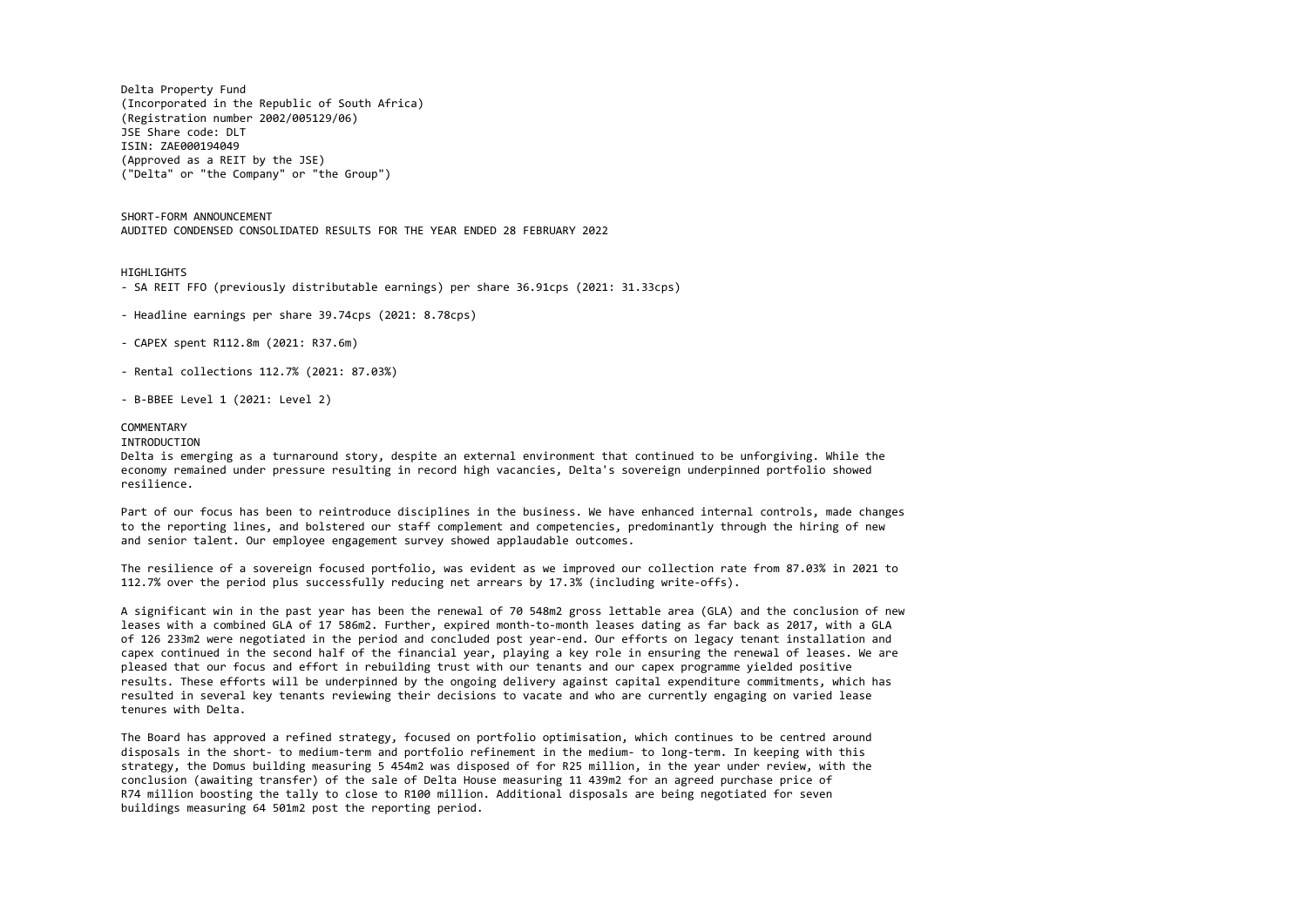While we are pleased with our progress and strategy execution in the reporting period, vacancies, which have increased, are a focal point. In response to this, more resources (human capital and financial) are being mobilised to complement the new leasing strategies supported by a more robust broker strategy and enhanced incentives.

FINANCIAL REPORTING Financial results

|                                                                  | Audited     | Audited     |           |
|------------------------------------------------------------------|-------------|-------------|-----------|
|                                                                  | year ended  | year ended  |           |
|                                                                  | 28 February | 28 February |           |
|                                                                  | 2022        | 2021        | % change  |
| SA REIT Funds from operations ("FFO per share")                  | 36.91       | 31.33       | 17.8      |
| Rental income (including recoveries)                             | 1 388 704   | 1 445 893   | (4.0)     |
| Net property income (excluding straight-line rental adjustment)  | 817 359     | 889 237     | (8.1)     |
| Net finance costs                                                | 388 395     | 413 612     | (6.1)     |
| Fair value adjustments                                           | (412 624)   | (636 895)   | 35.2      |
| Investment property (including non-current assets held for sale) | 7 888 200   | 8 227 800   | (4.1)     |
| Basic and diluted loss per share                                 | (20.30)     | (63.63)     | 68.1      |
| Headline earnings per share                                      | 39.74       | 8.78        | 352.6     |
| Loan-to-value                                                    | 57.0%       | 56.5%       | $0.5$ bps |

SA REIT FFO per share increased by 17.8% from 31.33 cents per share to 36.91 cents per share and further supported by cash flow from operations of R254.7 million compared to R235.7 million in the prior year.

Rental income (including recoveries) as well as net property income decreased by 4.0% and 8.1% respectively mainly as a result of negative rental reversions on the lease renewal of the Polokwane portfolio.

Investment property (including non-current assets held for sale) reduced by 4.1% from R8.2 billion to R7.9 billion. This is due to the slow recovery of the economy, which is evident in the increased vacancy factors used in valuing the portfolio. The investment in Grit, which continues to be non-core, decreased substantially as a result of their share price reducing by 31.4% from USD 70 cents per share at 28 February 2021 to USD48 cents per share at year-end. This was clawed back with an increased exchange rate of R15.55/USD1 at year-end from R14.54/USD1 in the prior year.

Interest-bearing borrowings decreased by R210.5 million attributable to amortisations and the disposal of Domus in May 2021. The loan-to-value increased from 56.5% to 57.0% following the downward valuation being offset by the amortisations.

## DIVIDEND

The SA REIT FFO (previously distributable earnings) per share amounts to 36.91 cents per share (2021: 31.33 cents). With the decision to continue to allocate cash resources to fund capex and tenant installation obligations, the Board resolved not to declare a dividend at this stage (2021: Nil). This decision will continue to be reviewed at each reporting period.

## PROSPECTS

Notwithstanding macro-economic headwinds and legacy challenges within the portfolio, the Group expects some of its initiatives to provide some greenshoots in the short to medium term. Focus will remain on significantly reducing vacancies in the portfolio, continuing to pursue retention of tenants and delivering on debt reduction and portfolio optimisation.

The auditors have issued an unqualified audit opinion on the audited financial results, an emphasis of matter in respect of a material uncertainty related to going concern was raised. The auditors' opinion has not been modified in respect of this matter. The auditors' audit opinion, containing key audit matters, together with the annual financial statements is available for inspection at Delta's registered office and on the following weblink https://www.deltafund.co.za/financials/.